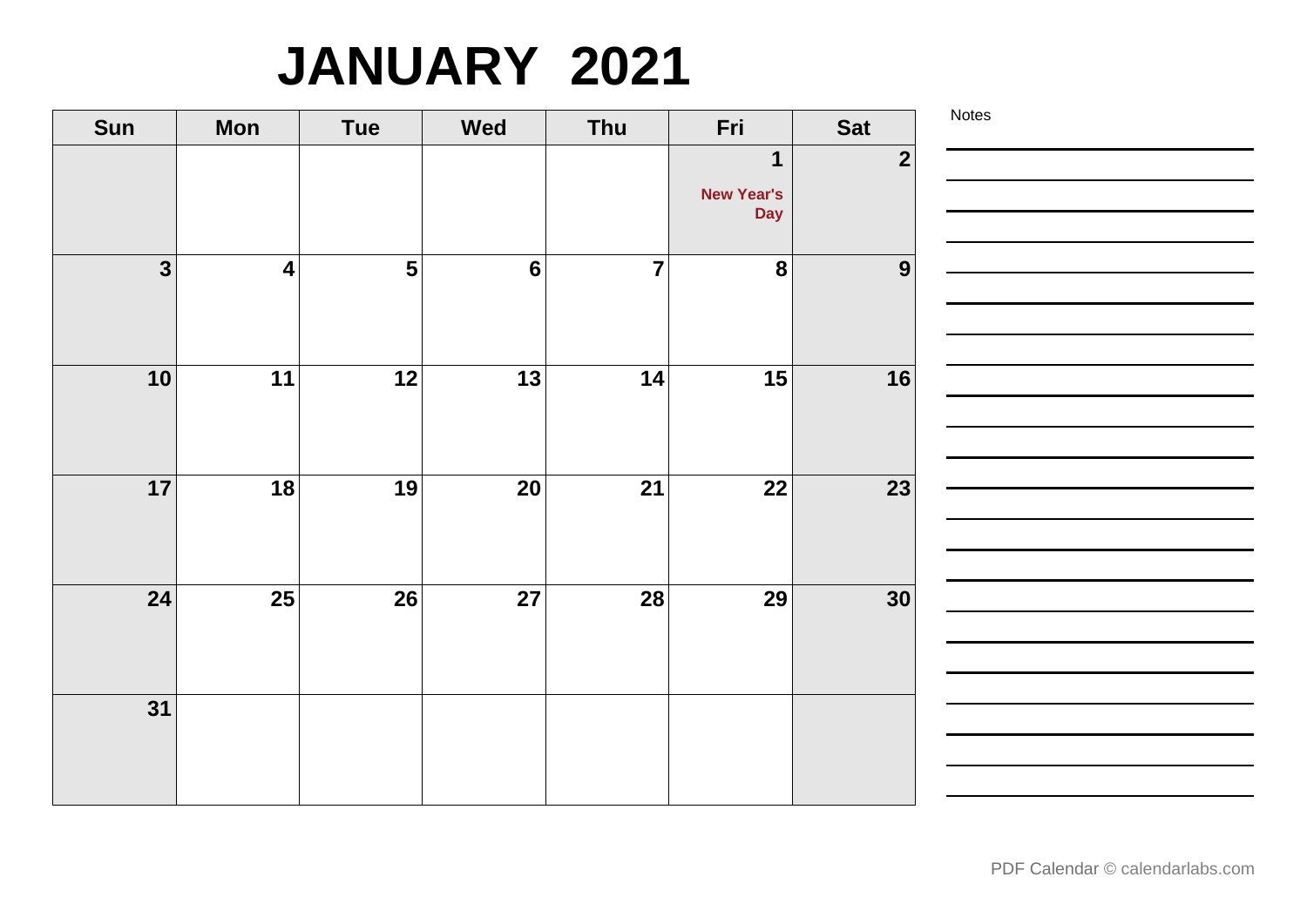# **FEBRUARY 2021**

| Sun            | <b>Mon</b>       | <b>Tue</b>              | <b>Wed</b>              | Thu       | Fri                        | <b>Sat</b>                       | Notes |
|----------------|------------------|-------------------------|-------------------------|-----------|----------------------------|----------------------------------|-------|
|                | $\mathbf 1$      | $\overline{\mathbf{2}}$ | $\overline{\mathbf{3}}$ | $\vert$ 4 | $5\phantom{1}$             | $6\phantom{1}$                   |       |
|                |                  |                         |                         |           |                            |                                  |       |
|                |                  |                         |                         |           |                            |                                  |       |
|                |                  |                         |                         |           |                            |                                  |       |
| $\overline{7}$ | $\boldsymbol{8}$ | 9                       | 10                      | 11        | $12$                       | 13                               |       |
|                |                  |                         |                         |           | <b>Chinese New</b><br>Year | 2nd day of<br><b>Chinese New</b> |       |
|                |                  |                         |                         |           |                            | Year                             |       |
| 14             | 15               | 16                      | 17                      | 18        | 19                         | 20                               |       |
|                |                  |                         |                         |           |                            |                                  |       |
|                |                  |                         |                         |           |                            |                                  |       |
|                |                  |                         |                         |           |                            |                                  |       |
| 21             | 22               | 23                      | 24                      | 25        | 26                         | 27                               |       |
|                |                  |                         |                         |           |                            |                                  |       |
|                |                  |                         |                         |           |                            |                                  |       |
|                |                  |                         |                         |           |                            |                                  |       |
| 28             |                  |                         |                         |           |                            |                                  |       |
|                |                  |                         |                         |           |                            |                                  |       |
|                |                  |                         |                         |           |                            |                                  |       |
|                |                  |                         |                         |           |                            |                                  |       |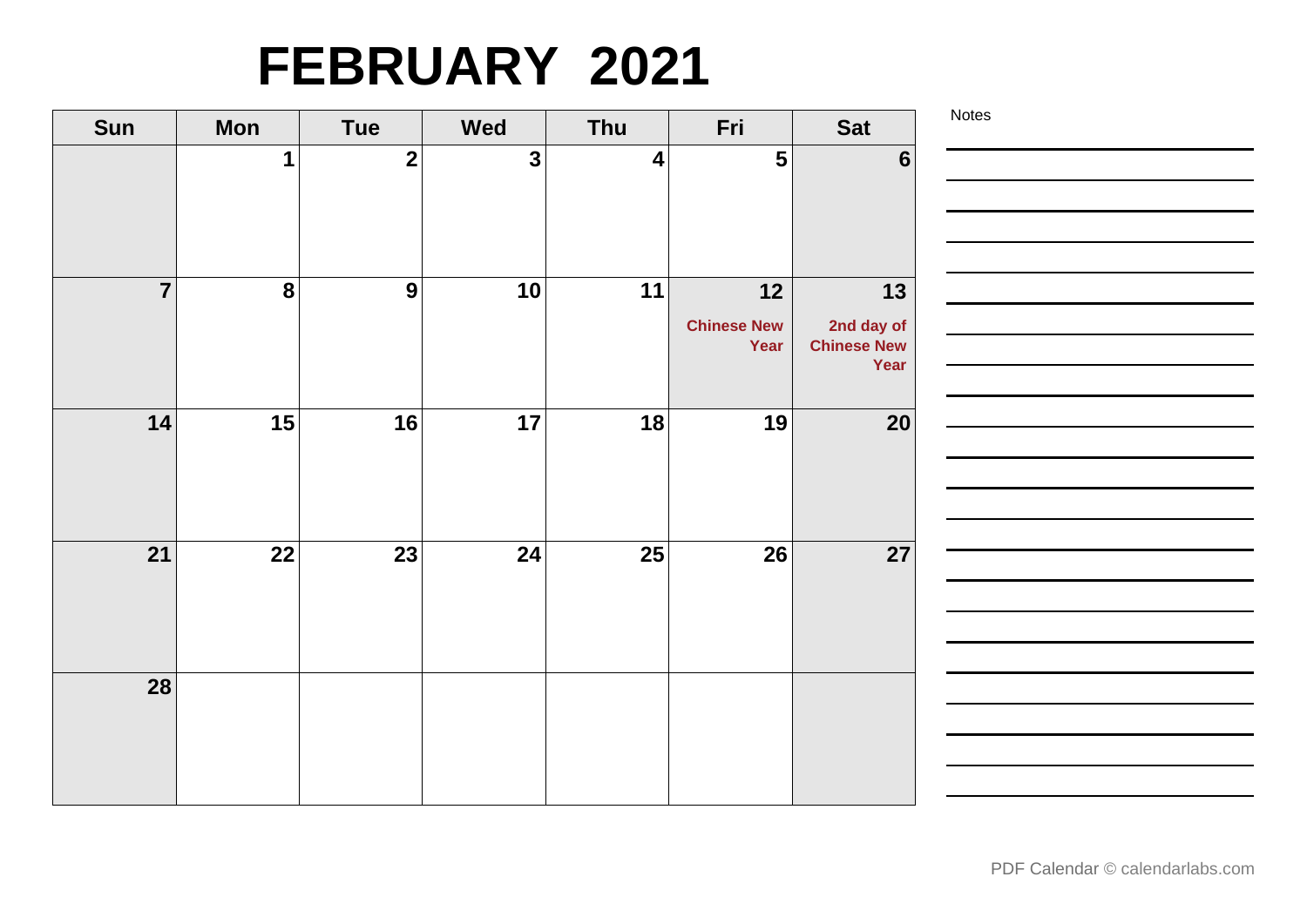## **MARCH 2021**

| Sun            | <b>Mon</b>       | <b>Tue</b>              | <b>Wed</b>   | Thu              | Fri                     | <b>Sat</b>     | Notes |
|----------------|------------------|-------------------------|--------------|------------------|-------------------------|----------------|-------|
|                | $\mathbf 1$      | $\overline{\mathbf{2}}$ | $\mathbf{3}$ | $\boldsymbol{4}$ | $\overline{\mathbf{5}}$ | $6\phantom{1}$ |       |
|                |                  |                         |              |                  |                         |                |       |
|                |                  |                         |              |                  |                         |                |       |
|                |                  |                         |              |                  |                         |                |       |
| $\overline{7}$ | $\boldsymbol{8}$ | 9                       | 10           | 11               | 12                      | 13             |       |
|                |                  |                         |              |                  |                         |                |       |
|                |                  |                         |              |                  |                         |                |       |
|                |                  |                         |              |                  |                         |                |       |
| 14             | 15               | 16                      | 17           | 18               | 19                      | 20             |       |
|                |                  |                         |              |                  |                         |                |       |
|                |                  |                         |              |                  |                         |                |       |
| 21             | 22               | 23                      | 24           | 25               | 26                      | 27             |       |
|                |                  |                         |              |                  |                         |                |       |
|                |                  |                         |              |                  |                         |                |       |
|                |                  |                         |              |                  |                         |                |       |
| 28             | 29               | 30 <sup>°</sup>         | 31           |                  |                         |                |       |
|                |                  |                         |              |                  |                         |                |       |
|                |                  |                         |              |                  |                         |                |       |
|                |                  |                         |              |                  |                         |                |       |
|                |                  |                         |              |                  |                         |                |       |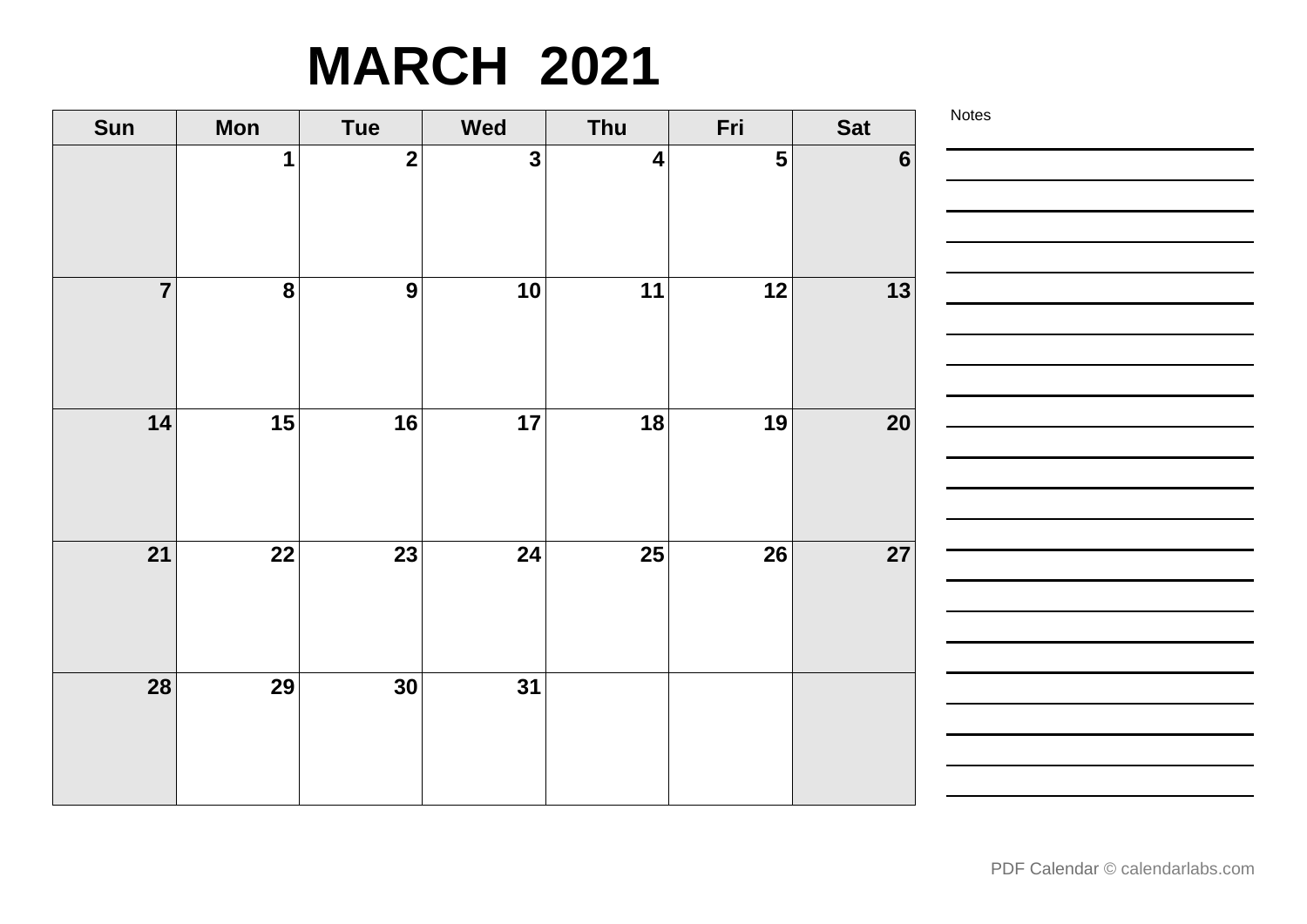## **APRIL 2021**

| Sun                     | <b>Mon</b>              | Tue            | <b>Wed</b>     | Thu              | Fri                                           | <b>Sat</b>   | Notes |
|-------------------------|-------------------------|----------------|----------------|------------------|-----------------------------------------------|--------------|-------|
|                         |                         |                |                | 1                | $\overline{\mathbf{2}}$<br><b>Good Friday</b> | $\mathbf{3}$ |       |
| $\overline{\mathbf{4}}$ | $\overline{\mathbf{5}}$ | $6\phantom{a}$ | $\overline{7}$ | $\boldsymbol{8}$ | $\boldsymbol{9}$                              | 10           |       |
| 11                      | 12                      | 13             | 14             | 15               | 16                                            | 17           |       |
| 18                      | 19                      | 20             | 21             | 22               | 23                                            | 24           |       |
| 25                      | 26                      | 27             | 28             | 29               | 30                                            |              |       |

**Contract Contract Contract** 

<u> 1999 - Johann Barnett, f</u>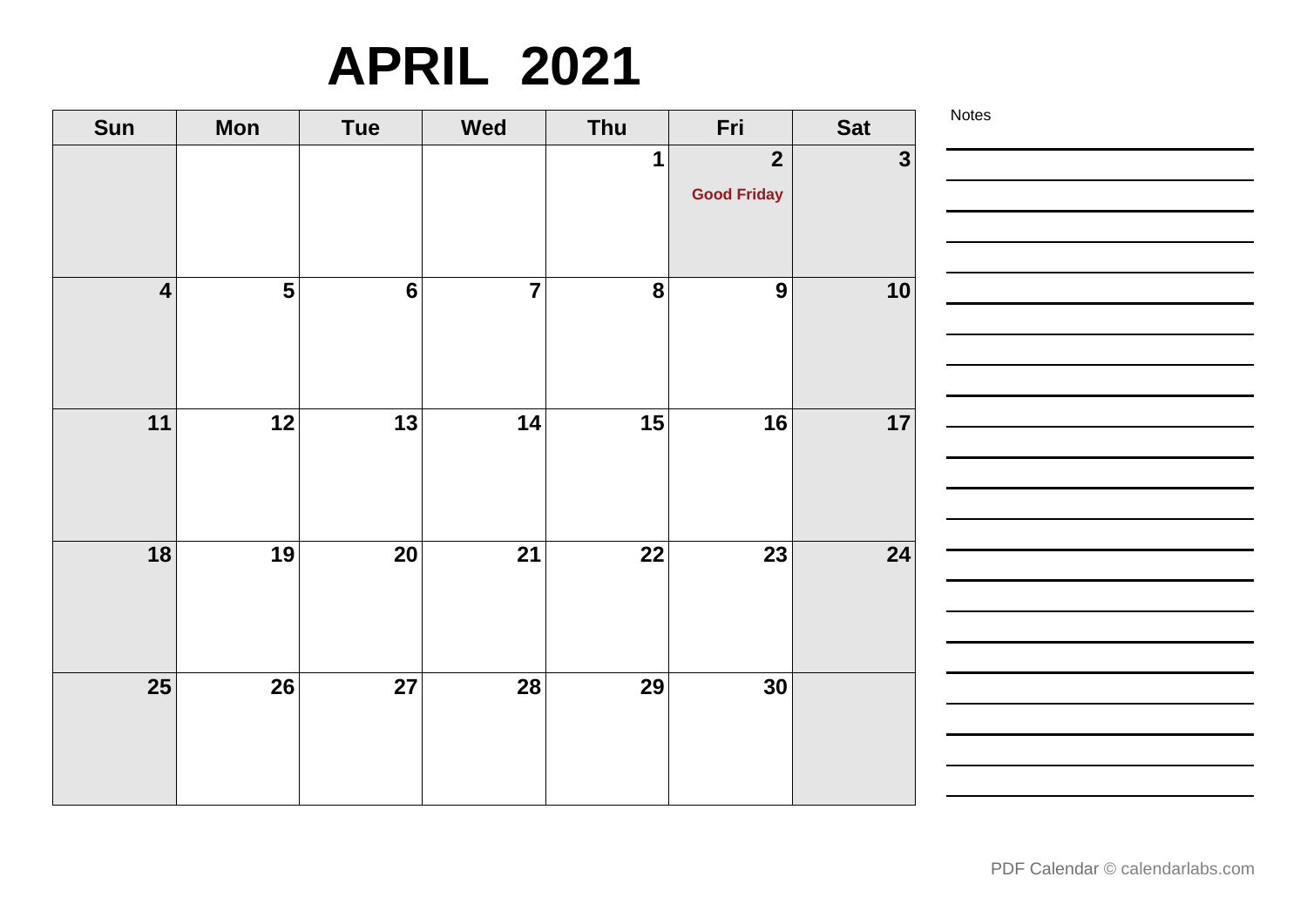# **MAY 2021**

| Sun             | <b>Mon</b>              | <b>Tue</b>              | <b>Wed</b>              | Thu             | Fri            | <b>Sat</b>        | Notes |
|-----------------|-------------------------|-------------------------|-------------------------|-----------------|----------------|-------------------|-------|
|                 |                         |                         |                         |                 |                | $\mathbf 1$       |       |
|                 |                         |                         |                         |                 |                | <b>Labour Day</b> |       |
|                 |                         |                         |                         |                 |                |                   |       |
| $\overline{2}$  | $\overline{\mathbf{3}}$ | $\overline{\mathbf{4}}$ | $\overline{\mathbf{5}}$ | $6\phantom{1}6$ | $\overline{7}$ | 8                 |       |
|                 |                         |                         |                         |                 |                |                   |       |
|                 |                         |                         |                         |                 |                |                   |       |
| 9               | 10                      | 11                      | 12                      | 13              | 14             | 15                |       |
|                 |                         |                         |                         | Hari Raya       |                |                   |       |
|                 |                         |                         |                         | <b>Puasa</b>    |                |                   |       |
| 16              | 17                      | 18                      | 19                      | 20              | 21             | 22                |       |
|                 |                         |                         |                         |                 |                |                   |       |
|                 |                         |                         |                         |                 |                |                   |       |
| $\overline{23}$ | 24                      | $\overline{25}$         | 26                      | 27              | <b>28</b>      | 29                |       |
|                 |                         |                         | <b>Vesak Day</b>        |                 |                |                   |       |
|                 |                         |                         |                         |                 |                |                   |       |
| 30              | 31                      |                         |                         |                 |                |                   |       |
|                 |                         |                         |                         |                 |                |                   |       |
|                 |                         |                         |                         |                 |                |                   |       |
|                 |                         |                         |                         |                 |                |                   |       |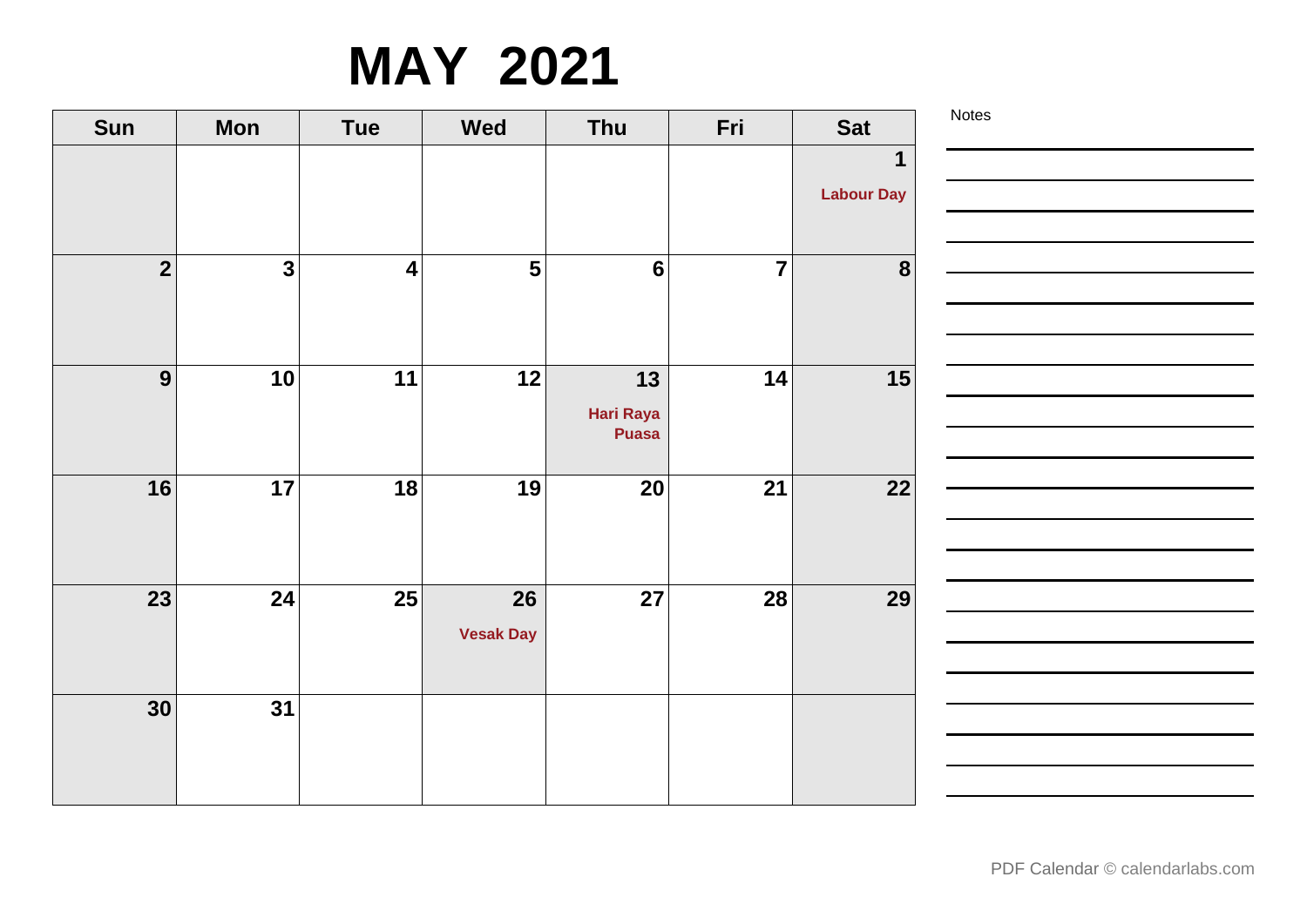# **JUNE 2021**

| Sun             | <b>Mon</b>     | Tue                     | <b>Wed</b>              | Thu          | Fri                     | <b>Sat</b>     | Notes |
|-----------------|----------------|-------------------------|-------------------------|--------------|-------------------------|----------------|-------|
|                 |                | $\mathbf 1$             | $\overline{\mathbf{2}}$ | $\mathbf{3}$ | $\overline{\mathbf{4}}$ | 5 <sup>1</sup> |       |
|                 |                |                         |                         |              |                         |                |       |
|                 |                |                         |                         |              |                         |                |       |
| $6\overline{6}$ | $\overline{7}$ | $\overline{\mathbf{8}}$ | $\boldsymbol{9}$        | 10           | 11                      | 12             |       |
|                 |                |                         |                         |              |                         |                |       |
|                 |                |                         |                         |              |                         |                |       |
| 13              | 14             | 15                      | 16                      | 17           | 18                      | 19             |       |
|                 |                |                         |                         |              |                         |                |       |
|                 |                |                         |                         |              |                         |                |       |
| <b>20</b>       | 21             | 22                      | 23                      | 24           | 25                      | 26             |       |
|                 |                |                         |                         |              |                         |                |       |
|                 |                |                         |                         |              |                         |                |       |
| $\overline{27}$ | <b>28</b>      | 29                      | 30                      |              |                         |                |       |
|                 |                |                         |                         |              |                         |                |       |
|                 |                |                         |                         |              |                         |                |       |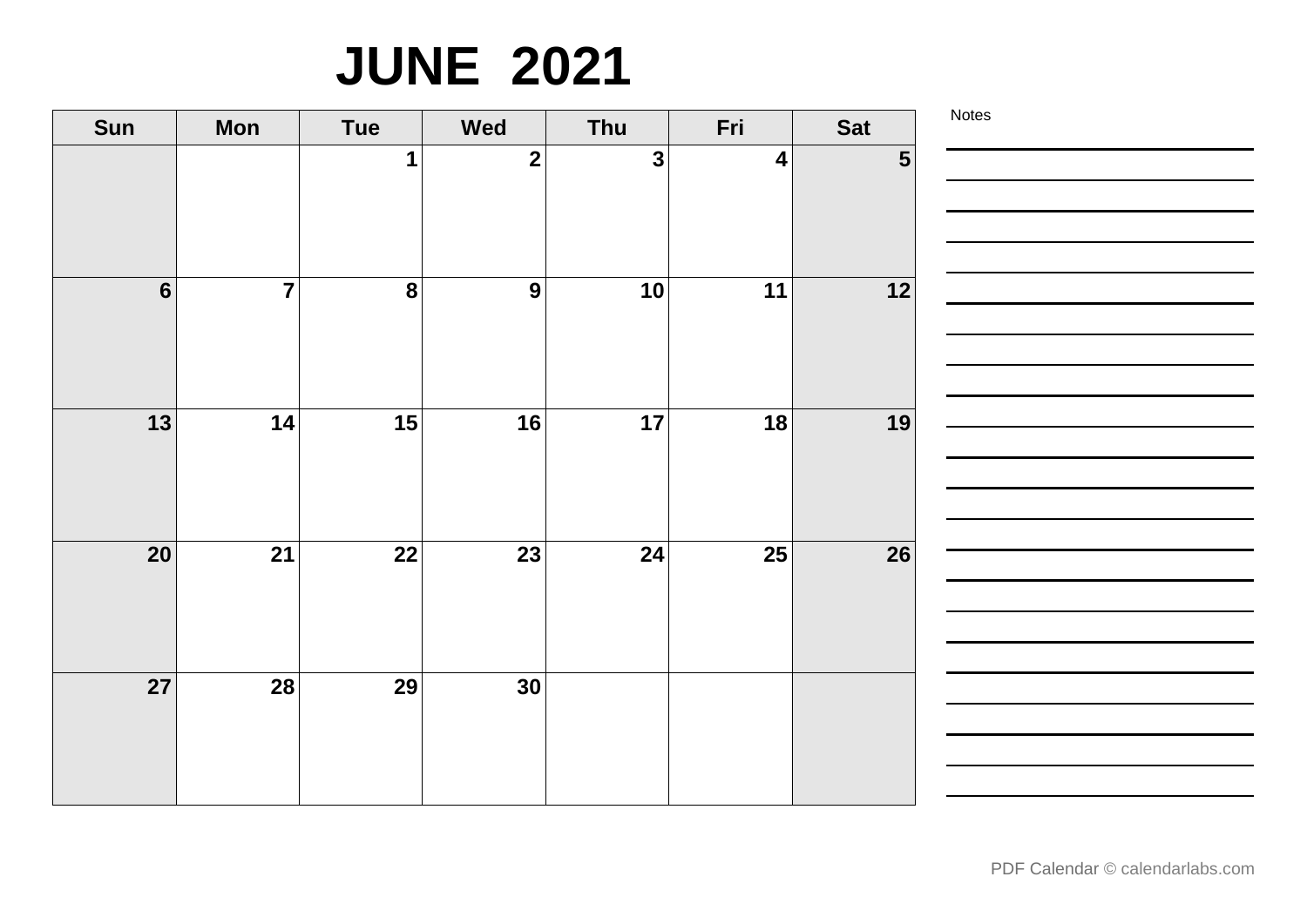# **JULY 2021**

| Sun                     | <b>Mon</b>              | Tue                  | <b>Wed</b>     | Thu       | Fri                     | <b>Sat</b>   | Notes |
|-------------------------|-------------------------|----------------------|----------------|-----------|-------------------------|--------------|-------|
|                         |                         |                      |                | 1         | $\overline{\mathbf{2}}$ | $\mathbf{3}$ |       |
| $\overline{\mathbf{4}}$ | $\overline{\mathbf{5}}$ | $6\phantom{a}$       | $\overline{7}$ | $\pmb{8}$ | 9                       | 10           |       |
| 11                      | 12                      | 13                   | 14             | 15        | 16                      | 17           |       |
| 18                      | 19                      | 20<br>Hari Raya Haji | 21             | 22        | 23                      | 24           |       |
| <b>25</b>               | 26                      | 27                   | 28             | 29        | 30                      | 31           |       |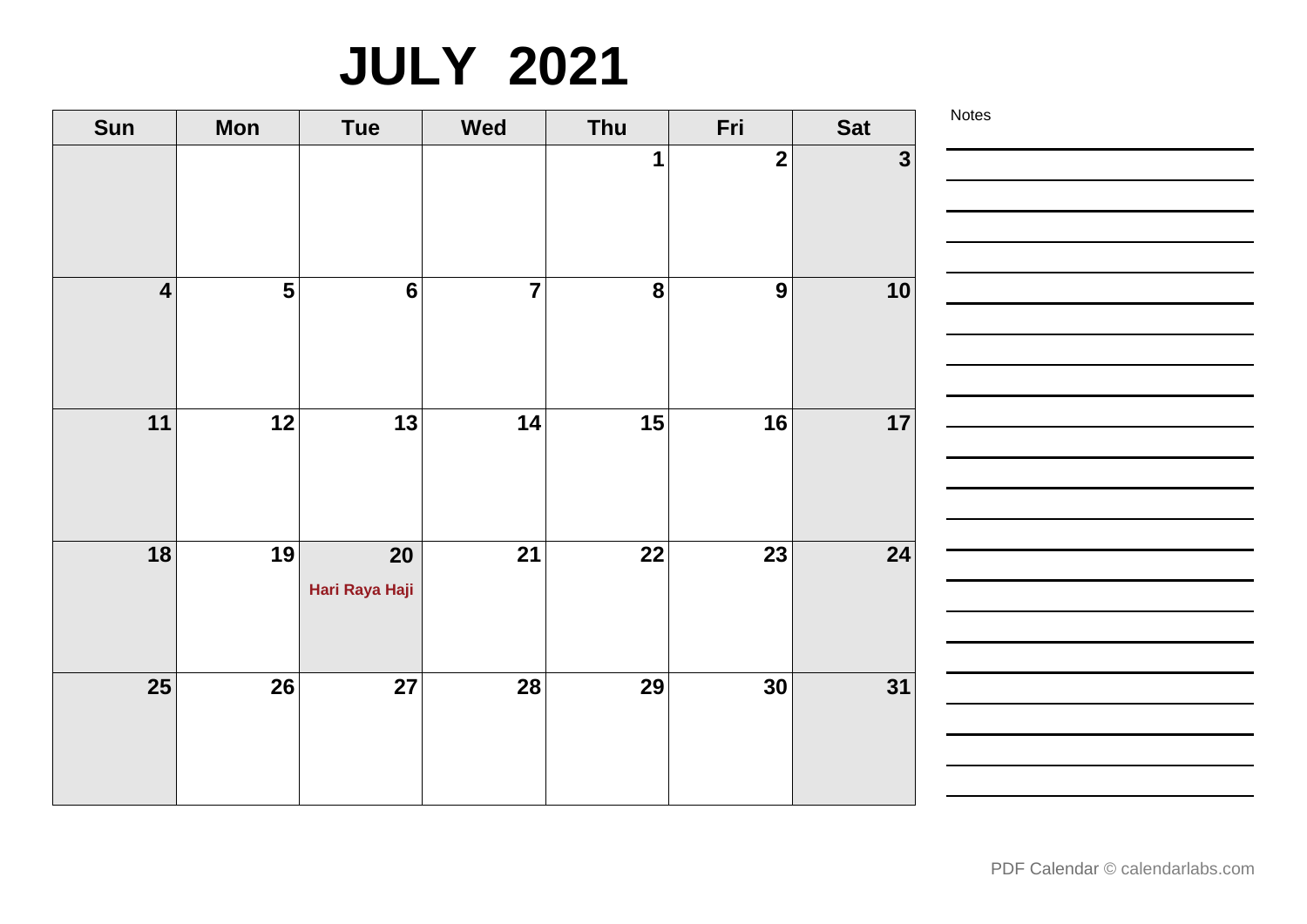# **AUGUST 2021**

| Sun              | <b>Mon</b>              | <b>Tue</b>              | <b>Wed</b>              | Thu | Fri            | Sat            | Notes |
|------------------|-------------------------|-------------------------|-------------------------|-----|----------------|----------------|-------|
|                  | $\overline{\mathbf{2}}$ | $\overline{\mathbf{3}}$ | $\overline{\mathbf{4}}$ | 5   | $6\phantom{1}$ | $\overline{7}$ |       |
|                  |                         |                         |                         |     |                |                |       |
|                  |                         |                         |                         |     |                |                |       |
| $\boldsymbol{8}$ | 9                       | 10                      | 11                      | 12  | 13             | 14             |       |
|                  | <b>National Day</b>     |                         |                         |     |                |                |       |
|                  |                         |                         |                         |     |                |                |       |
|                  |                         |                         |                         |     |                |                |       |
| 15               | 16                      | 17                      | 18                      | 19  | 20             | 21             |       |
|                  |                         |                         |                         |     |                |                |       |
|                  |                         |                         |                         |     |                |                |       |
|                  |                         |                         |                         |     |                |                |       |
| 22               | 23                      | 24                      | 25                      | 26  | 27             | 28             |       |
|                  |                         |                         |                         |     |                |                |       |
|                  |                         |                         |                         |     |                |                |       |
| 29               | 30                      | 31                      |                         |     |                |                |       |
|                  |                         |                         |                         |     |                |                |       |
|                  |                         |                         |                         |     |                |                |       |
|                  |                         |                         |                         |     |                |                |       |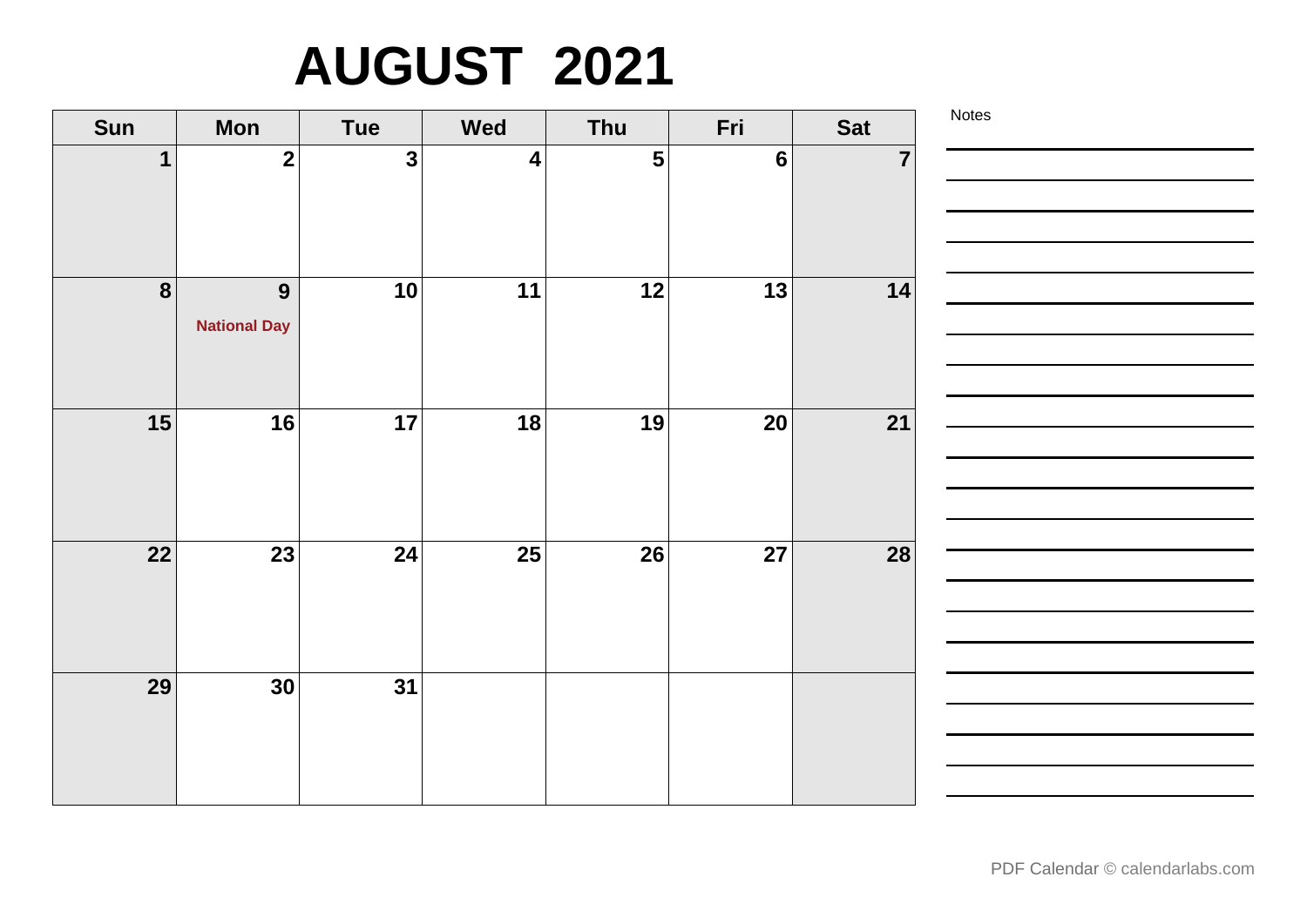#### **SEPTEMBER 2021**

| Sun            | <b>Mon</b>     | Tue            | <b>Wed</b>       | Thu              | Fri          | <b>Sat</b>              | Notes |
|----------------|----------------|----------------|------------------|------------------|--------------|-------------------------|-------|
|                |                |                | 1                | $\mathbf{2}$     | $\mathbf{3}$ | $\overline{\mathbf{4}}$ |       |
|                |                |                |                  |                  |              |                         |       |
|                |                |                |                  |                  |              |                         |       |
|                |                |                |                  |                  |              |                         |       |
| $5\phantom{1}$ | $6\phantom{a}$ | $\overline{7}$ | $\boldsymbol{8}$ | $\boldsymbol{9}$ | 10           | 11                      |       |
|                |                |                |                  |                  |              |                         |       |
|                |                |                |                  |                  |              |                         |       |
| 12             | 13             | 14             | 15               | 16               | 17           | 18                      |       |
|                |                |                |                  |                  |              |                         |       |
|                |                |                |                  |                  |              |                         |       |
|                |                |                |                  |                  |              |                         |       |
| 19             | 20             | 21             | 22               | 23               | 24           | <b>25</b>               |       |
|                |                |                |                  |                  |              |                         |       |
|                |                |                |                  |                  |              |                         |       |
| 26             | 27             | 28             | 29               | 30 <sup>°</sup>  |              |                         |       |
|                |                |                |                  |                  |              |                         |       |
|                |                |                |                  |                  |              |                         |       |
|                |                |                |                  |                  |              |                         |       |
|                |                |                |                  |                  |              |                         |       |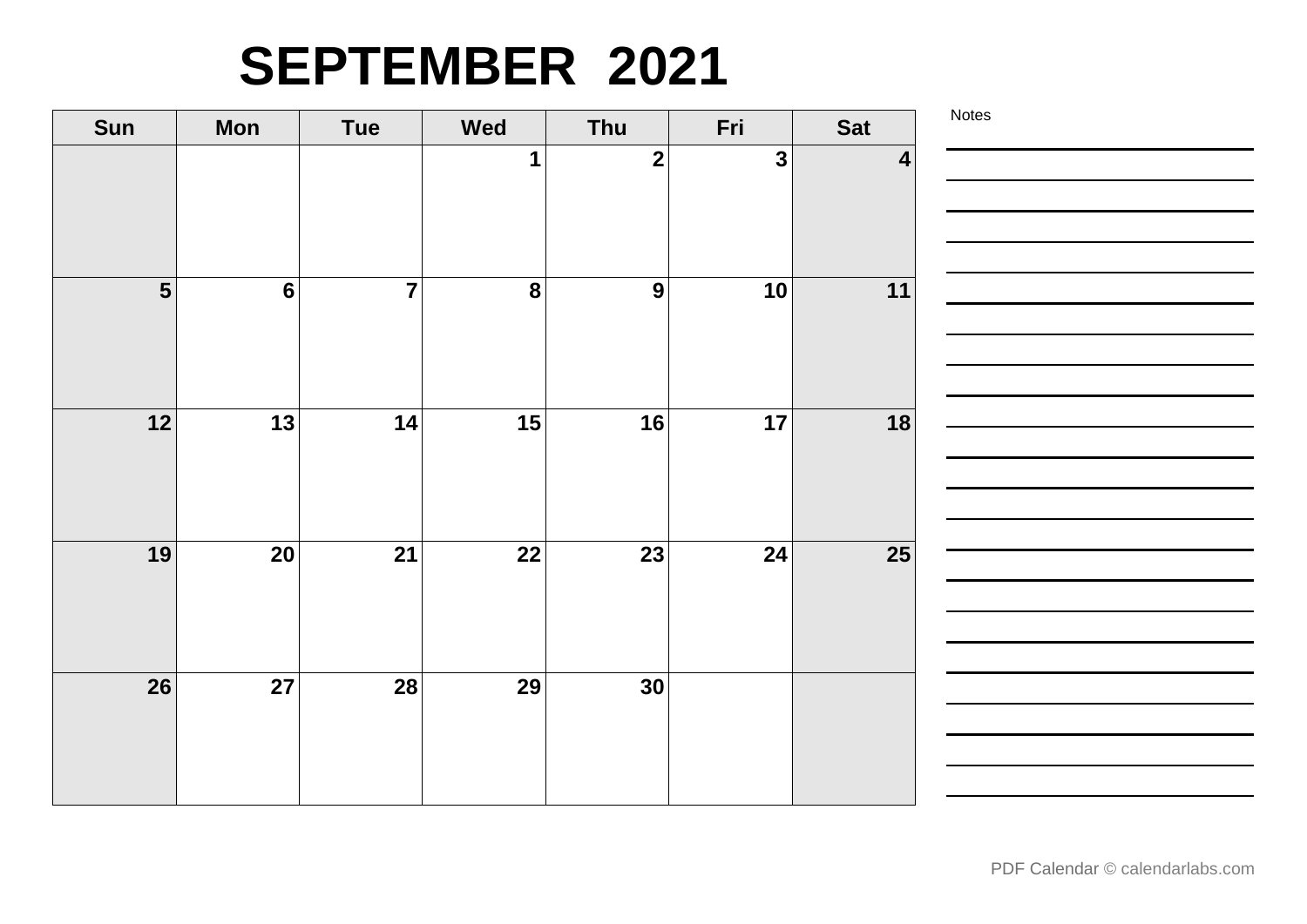# **OCTOBER 2021**

| Sun                     | <b>Mon</b>              | <b>Tue</b>              | Wed              | Thu            | Fri         | <b>Sat</b>     | Notes |
|-------------------------|-------------------------|-------------------------|------------------|----------------|-------------|----------------|-------|
|                         |                         |                         |                  |                | $\mathbf 1$ | $\overline{2}$ |       |
| $\overline{\mathbf{3}}$ | $\overline{\mathbf{4}}$ | $\overline{\mathbf{5}}$ | $\boldsymbol{6}$ | $\overline{7}$ | 8           | 9              |       |
| 10                      | 11                      | 12                      | 13               | 14             | 15          | 16             |       |
| 17                      | 18                      | 19                      | 20               | 21             | 22          | 23             |       |
| 24                      | $\overline{25}$         | 26                      | 27               | $\boxed{28}$   | <b>29</b>   | 30             |       |
| $\overline{31}$         |                         |                         |                  |                |             |                |       |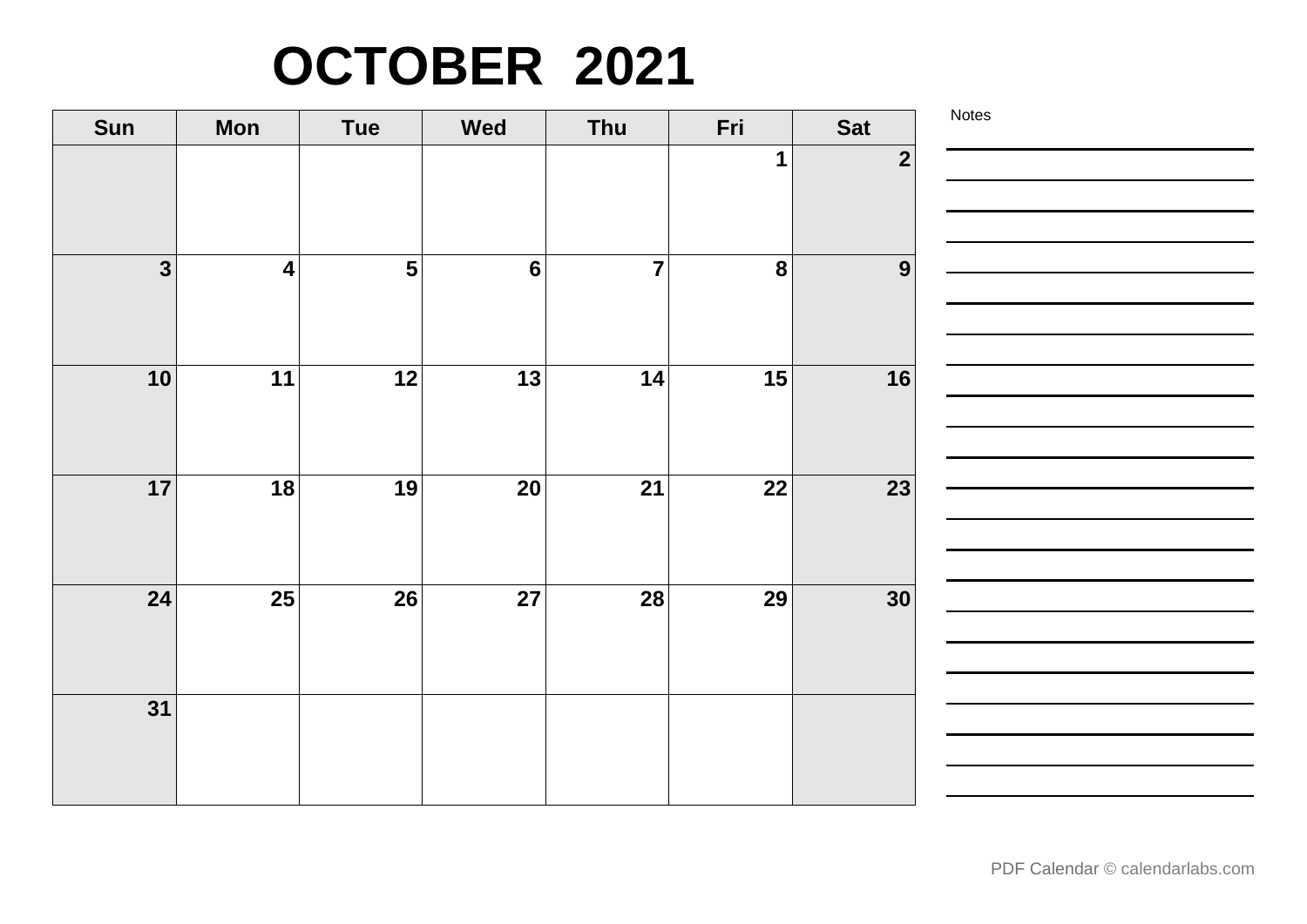# **NOVEMBER 2021**

| Sun            | <b>Mon</b>              | <b>Tue</b>              | Wed          | Thu                                                     | Fri | <b>Sat</b>     | Notes |
|----------------|-------------------------|-------------------------|--------------|---------------------------------------------------------|-----|----------------|-------|
|                | 1                       | $\overline{\mathbf{2}}$ | $\mathbf{3}$ | $\overline{\mathbf{4}}$<br>Deepavali /<br><b>Diwali</b> | 5   | $6\phantom{1}$ |       |
| $\overline{7}$ | $\overline{\mathbf{8}}$ | 9                       | 10           | 11                                                      | 12  | 13             |       |
| 14             | 15                      | 16                      | 17           | 18                                                      | 19  | 20             |       |
| 21             | 22                      | 23                      | 24           | 25                                                      | 26  | <b>27</b>      |       |
| 28             | 29                      | 30                      |              |                                                         |     |                |       |